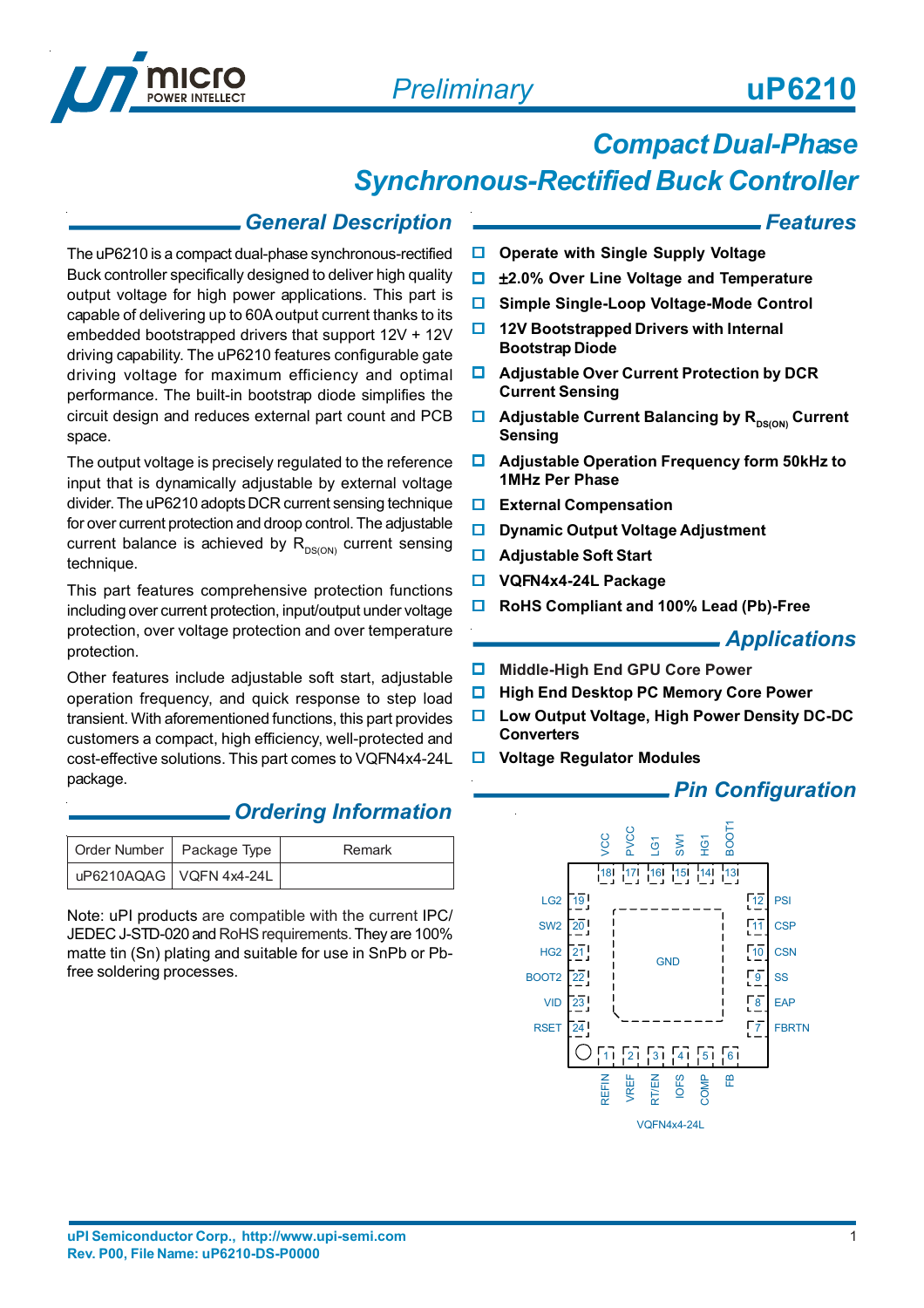



# *Typical Application Circuit*

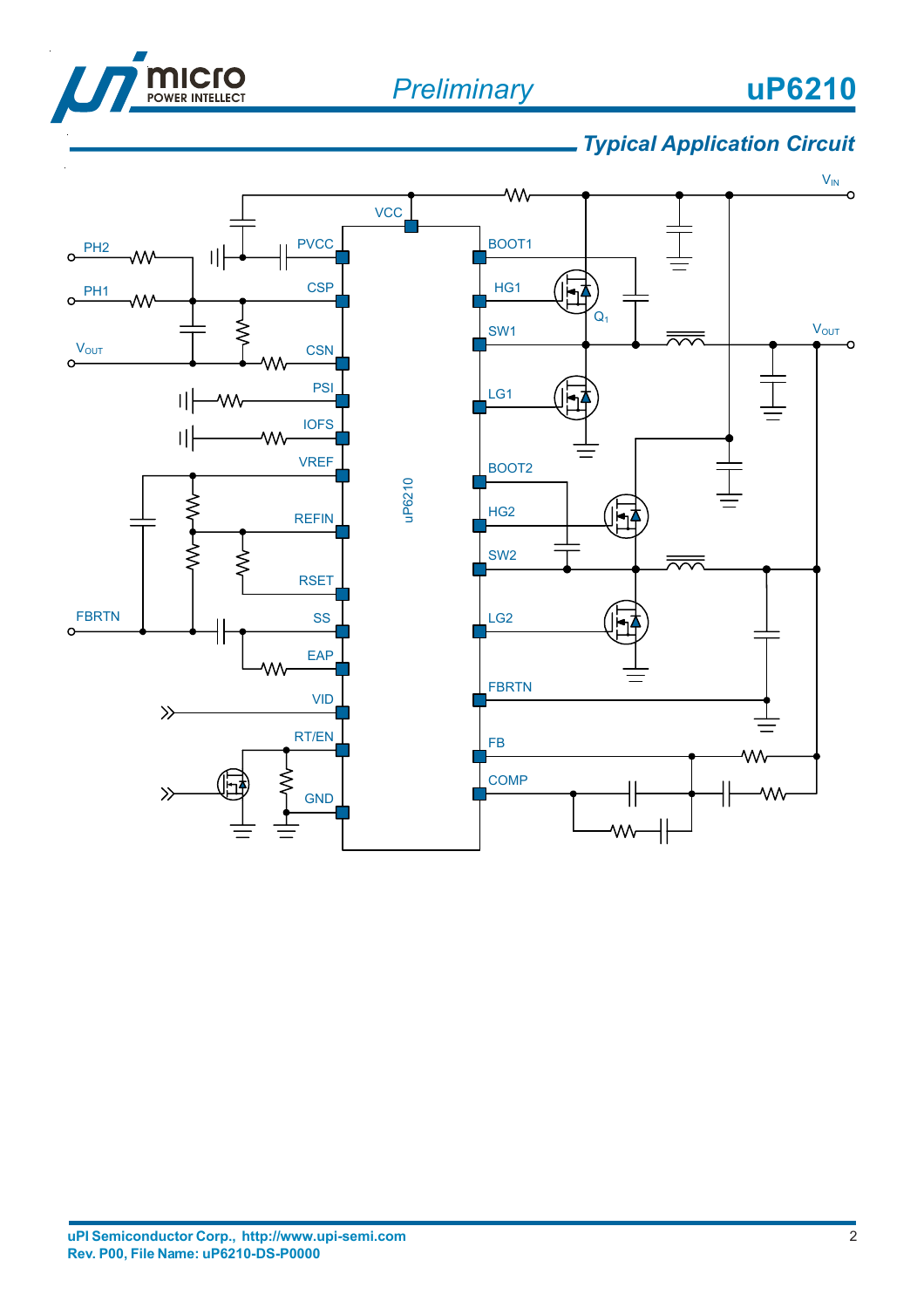

# *Functional Pin Description*

| No.            |              | Pin Name   Pin Function                                                                                                                                                                                                                                                                                       |
|----------------|--------------|---------------------------------------------------------------------------------------------------------------------------------------------------------------------------------------------------------------------------------------------------------------------------------------------------------------|
| 1              | <b>REFIN</b> | External Reference Input. This is input pin of external reference voltage. Connect a voltage divider<br>from VREF to REFIN to FBRTN to set the reference voltage.                                                                                                                                             |
| $\overline{2}$ | <b>VREF</b>  | Output for Reference Voltage. This is the output pin of high precision 2V reference voltage.<br>Bypass this pin with a 1uF ceramic capacitor to FBRTN.                                                                                                                                                        |
| 3              | RT/EN        | Operation Frequency Setting. Connecting a resistor between this pin and GND to set the<br>operation frequency. Pull this pin to ground to shut down the uP6210.                                                                                                                                               |
| 4              | <b>IOFS</b>  | <b>Current Balance Adjustment.</b> Connect a resistor from this pin to VREF or GND to adjust the<br>current sharing.                                                                                                                                                                                          |
| 5              | <b>COMP</b>  | Error Amplifier Output. This is the output of the error amplifier (EA) and the non-inverting input of<br>the PWM comparators. Use this pin in combination with the FB pin to compensate the voltage-<br>control feedback loop of the converter.                                                               |
| 6              | <b>FB</b>    | Feedback Voltage. This pin is the inverting input to the error amplifier. Use this pin in combination<br>with the COMP pin to compensate the voltage control feedback loop of the converter.                                                                                                                  |
| $\overline{7}$ | <b>FBRTN</b> | Feedback Return. Connect this pin to the gound pin where the output voltage is to be regulated.                                                                                                                                                                                                               |
| 8              | EAP          | Non-Inverting Input of Error Amplifier. Connect a resistor to SS pin to set the droop slope.                                                                                                                                                                                                                  |
| 9              | SS           | Soft Start Output. Connect a capacitor to FBRTN to set the soft start interval.                                                                                                                                                                                                                               |
| 10             | <b>CSN</b>   | <b>Negative Input for Current Sensing Amplifier.</b>                                                                                                                                                                                                                                                          |
| 11             | <b>CSP</b>   | <b>Positive Input for Current Sensing Amplifier.</b>                                                                                                                                                                                                                                                          |
| 12             | PSI          | <b>Power Saving Mode.</b> Connect a resistor from PSI to GND to set the power saving mode threshold<br>current level. Connect this pin to VREF for always two phase operation. Short this pin to ground for<br>always single phase operation.                                                                 |
|                |              |                                                                                                                                                                                                                                                                                                               |
| 13             | BOOT1        | Bootstrap Supply for the floating upper gate driver of channel 1. Connect the bootstrap capacitor<br>C <sub>BOOT</sub> between BOOT1 pin and the SW1 pin to form a bootstrap circuit.                                                                                                                         |
| 14             | HG1          | Upper Gate Driver Output for Channel 1. Connect this pin to the gate of upper MOSFET. This<br>pin is monitored by the adaptive shoot-through protection circuitry to determine when the upper<br>MOSFET has turned off.                                                                                       |
| 15             | SW1          | Switch Node for Channel 1. Connect this pin to the source of the upper MOSFET and the drain<br>of the lower MOSFET. This pin is used as the sink for the UGATE driver. This pin is also monitored<br>by the adaptive shoot-through protection circuitry to determine when the upper MOSFET has turned<br>off. |
| 16             | LG1          | Lower Gate Driver Output for Channel 1. Connect this pin to the gate of lower MOSFET. This<br>pin is monitored by the adaptive shoot-through protection circuitry to determine when the lower<br>MOSFET has turned off.                                                                                       |
| 17             | <b>PVCC</b>  | Supply Voltage for Gate Driver. This pin is the output of internal 9V LDO. This pin provides current<br>for gate drives. Bypass this pin with a minimum 1uF ceramic capacitor.                                                                                                                                |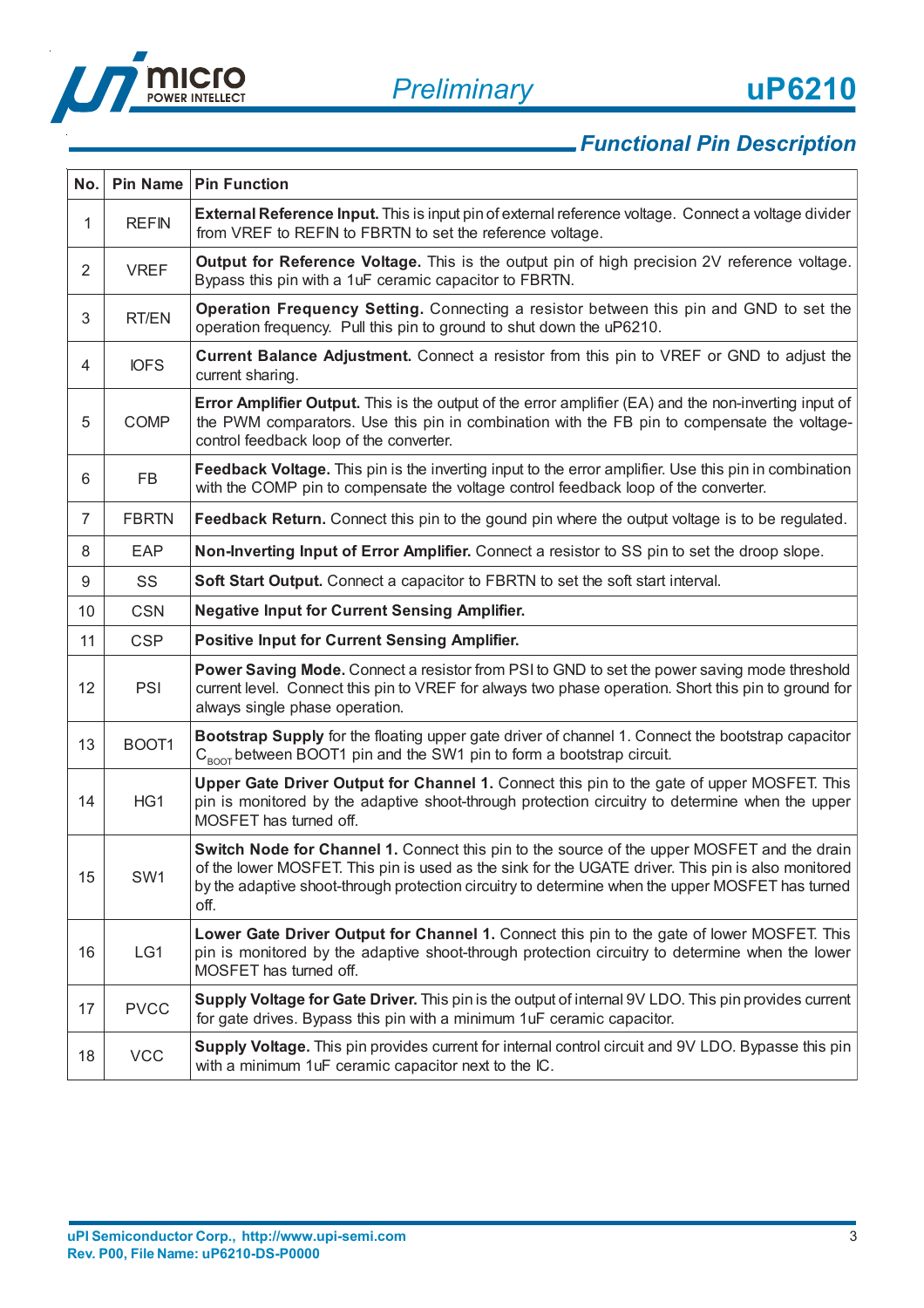



# *Functional Pin Description*

| No.                              | <b>Pin Name</b>   | <b>Pin Function</b>                                                                                                                                                                                                                                                                                                |
|----------------------------------|-------------------|--------------------------------------------------------------------------------------------------------------------------------------------------------------------------------------------------------------------------------------------------------------------------------------------------------------------|
| 19                               | LG <sub>2</sub>   | Lower Gate Driver Output for Channel 2. Connect this pin to the gate of lower MOSFET. This<br>pin is monitored by the adaptive shoot-through protection circuitry to determine when the lower<br>MOSFET has turned off.                                                                                            |
| 20                               | SW <sub>2</sub>   | <b>Switch Node for Channel 2.</b> Connect this pin to the source of the upper MOSFET and the<br>drain of the lower MOSFET. This pin is used as the sink for the HG2 driver. This pin is also<br>monitored by the adaptive shoot-through protection circuitry to determine when the upper<br>MOSFET has turned off. |
| 21                               | HG <sub>2</sub>   | Upper Gate Driver Output for Channel 2. Connect this pin to the gate of upper MOSFET.<br>This pin is monitored by the adaptive shoot-through protection circuitry to determine when the<br>upper MOSFET has turned off.                                                                                            |
| 22                               | BOOT <sub>2</sub> | <b>Bootstrap Supply</b> for the floating upper gate driver of channel 2. Connect the bootstrap<br>capacitor $C_{\text{ROT}}$ between BOOT2 pin and the SW2 pin to form a bootstrap circuit.                                                                                                                        |
| 23                               | <b>VID</b>        | VID Input. This pin is used to adjust reference voltage. Logic high turns on the internal MOSFET<br>connected to RSET pin.                                                                                                                                                                                         |
| 24                               | <b>RSET</b>       | <b>Reference Voltage Setting.</b> This pin is an open drain output that is pulled low when VID = high.<br>Connect a resistor from this pin to REFIN pin to set the reference voltage.                                                                                                                              |
| <b>Exposed Pad</b><br><b>GND</b> |                   | <b>Power Ground.</b> The this pin to the ground island/plane through the lowest impedance connection<br>available.                                                                                                                                                                                                 |

### *Functional Block Diagram*

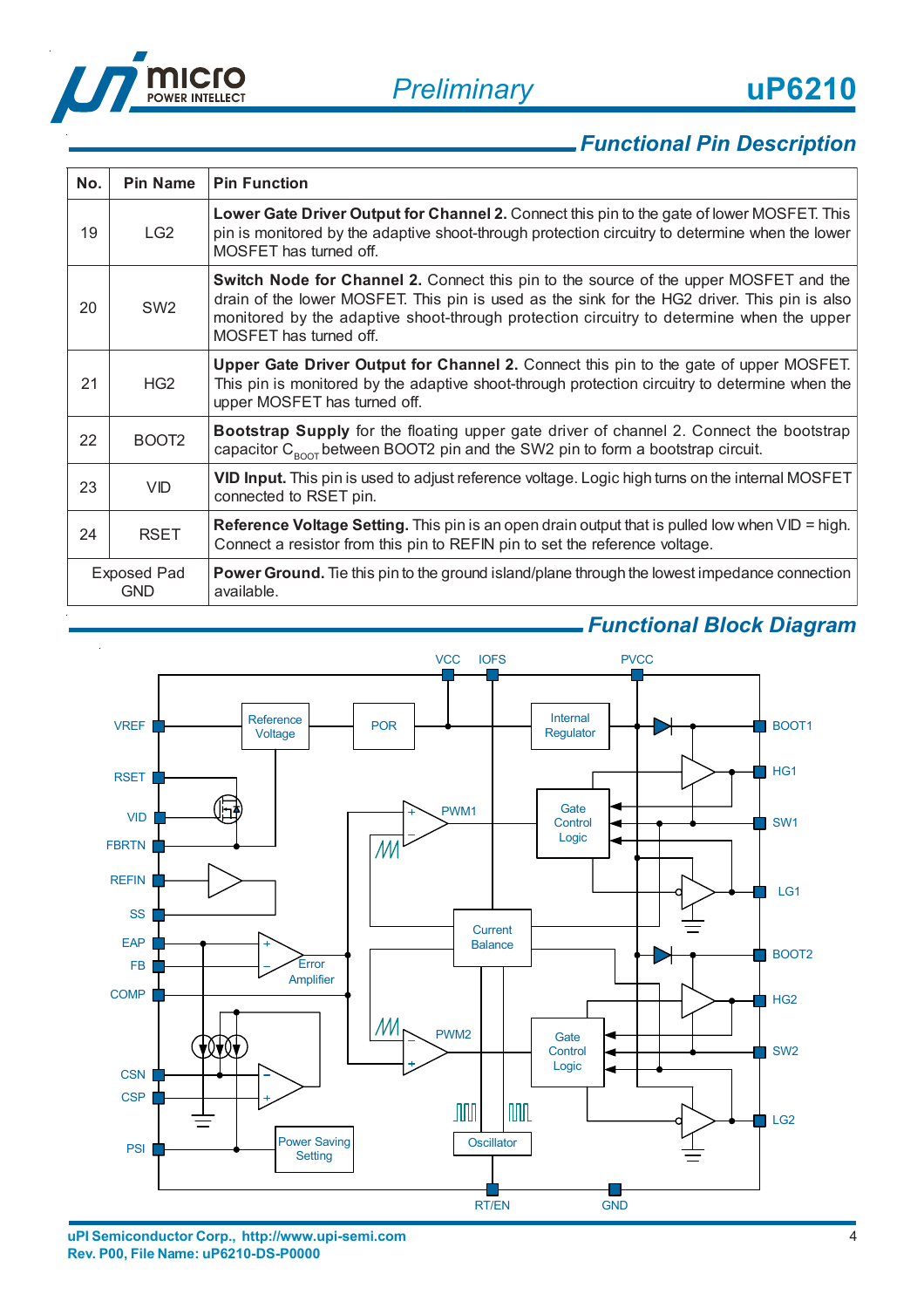

### *Functional Description*

The uP6210 is a compact dual-phase synchronous-rectified Buck controller specifically designed to deliver high quality output voltage for high power applications. This part is capable of delivering up to 60A output current thanks to its embedded bootstrapped drivers that support 12V + 12V driving capability. The uP6210 features configurable gate driving voltage for maximum efficiency and optimal performance. The built-in bootstrap diode simplifies the circuit design and reduces external part count and PCB space.

The output voltage is precisely regulated to the reference input that is dynamically adjustable by external voltage divider. The uP6210 adopts DCR current sensing technique for over current protection and droop control. The adjustable current balance is achieved by  $R_{DS(ON)}$  current sensing technique.

This part features comprehensive protection functions including over current protection, input/output under voltage protection, over voltage protection and over temperature protection.

Other features include adjustable soft start, adjustable operation frequency, and quick response to step load transient. With aforementioned functions, this part provides customers a compact, high efficiency, well-protected and cost-effective solutions. This part comes to VQFN4x4-24L package.

#### **Power On Reset and Initialization**

The uP6210 works with a single supply voltage at VCC pin. The VCC voltage is continuously monitored for power on reset (POR) to ensure the supply voltage is high enough for normal operation of the device. The POR threshold level is typically 9V at VCC rising.

#### **9V LDO for Gate Drivers**

The uP6210 provides flexible gate driving voltage for maximum efficiency and optimal performance. A linear regulator provides 9V voltage at PVCC pin for gate drives. 9V driving voltage reduces the power dissipation at uP6210 to an acceptable level at large gate capacitance and high switching frequency applications. Bootstrap diodes are embedded to facilitates PCB design and reduce the total BOM cost. No external Schottky diode is required.

#### **Chip Enable Oscillation Frequency Programming**

A resistor  $R_{RT}$  connected to RT pin programs the oscillation frequency as:

$$
f_{\rm OSC} = \frac{10000}{R_{\rm RT}(k\Omega)}\tag{kHz}
$$

Figure 1 shows the relationship between oscillation frequency and  $R_{\text{ext}}$ .



When released, the RT/EN pin voltage is regulated at 1V. Pulling the RT/EN pin to ground shuts down the uP6210.

#### **Voltage Control Loop**

Figure 2 shows the simplified voltage control loop of uP6210. VREF is a reference voltage output with 1% accuracy and up to 1mA sourcing capability. RSET is an open drain output that is controlled by VID pin. RSET is pulled to FBRTN when  $VID = 1$  and is set high impedance when  $VID = 0$ . Therefore, the reference input voltage at REFIN pin is calculated as:

$$
V_{REFIN} = V_{REF} \times \frac{R2}{R1 + R2}
$$
 for VID = 0  

$$
V_{REFIN} = V_{REF} \times \frac{R2 \, \text{/} R3}{R1 + (R2 \, \text{/} R3)}
$$
 for VID = 1

Users can control VID pin to get two reference voltage level.

The current-limited buffer receives input at the VREFIN pin and output a voltage source at SS pin. The output capability of the buffer is limited to 20uA during soft start and 200uA after soft start end. A capacitor  $C_{ss}$  connected from SS to FBRTN sets the voltage slew rate.

$$
\frac{dV_{SS}}{dt} = \frac{C_{SS}}{I_{SS}} = \frac{C_{SS}}{20uA}
$$
 during soft start.  

$$
\frac{dV_{SS}}{dt} = \frac{C_{SS}}{I_{SS}} = \frac{C_{SS}}{200uA}
$$
 after soft started.

These slew rate are used to control the output voltage slew at soft start and  $V_{RFFIN}$  jumping respectively.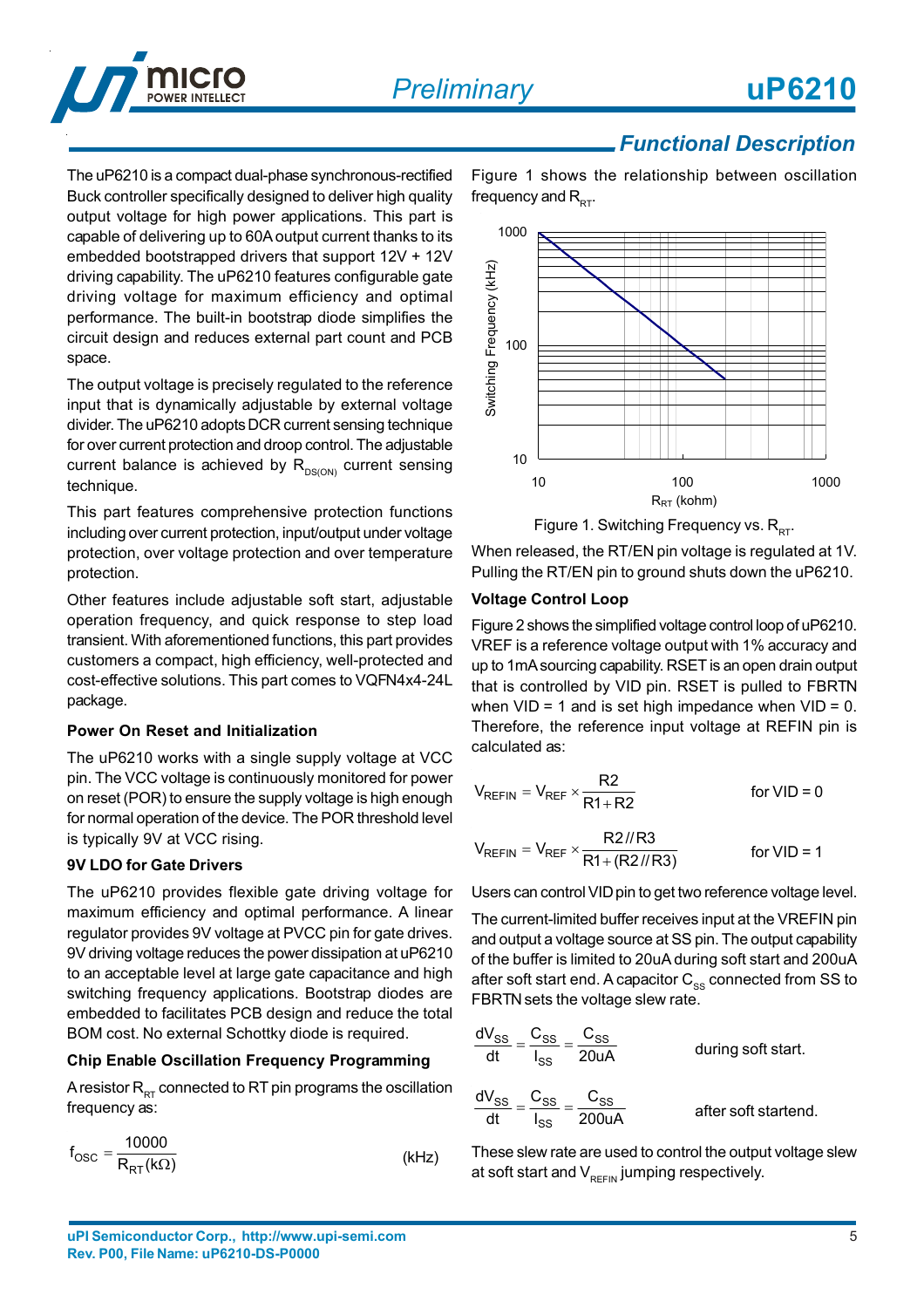



### *Functional Description*



Figure 2. Voltage Control Loop

The FB voltage is tightly regulated to the positive input of the error amplifier, EAP. The output current is sensed and mirrored to the EAP pin, resulting in a voltage droop between SS and EAP.

$$
V_{EAP} = V_{SS} - R_{DRP} \times I_{DRP}
$$

where  $I_{\text{DRP}}$  is a current signal proportional to output current. Consequently, at steady state, the output voltage can be expressed as:

$$
V_{OUT} = V_{REF} \times \frac{R2}{R1 + R2} - R_{DRP} \times I_{DRP}
$$
 for VID = 0

$$
V_{OUT} = V_{REF} \times \frac{R2 \text{/}/R3}{R1 + (R2 \text{/}/R3)} - R_{DRP} \times I_{DRP}
$$
 for VID = 1

#### **Soft Start**

The uP6210 initiates its soft start cycle when the RT/EN pin released from ground once the the POR is granted as shown in Figure 3.



Figure 3. Soft Start Cycle,  $R_{\text{DRP}} = 0\Omega$ 

As mentioned in the above section, slew rate of voltage transition at SS and output voltage during soft start and  $V_{\text{per}}$  jumping is controlled by the capacitor connected to the SS pin. This reduces inrush current to charge/discharge the large output capacitors during soft start and VID changing. and prevents OCP, OVP/UVP false trigger.

The SS buffer sinking/sourcing capability is limited to 20uA during soft start and 200uA after soft start end. Therefore, the slew rate of voltage ramping up/down at SS, EAP and FB pin during soft start or VID changing is calculated as:

$$
\frac{dV_{SS}}{dt} = \frac{dV_{EAP}}{dt} = \frac{dV_{FB}}{dt} = \frac{20uA}{C_{SS}}
$$
 during soft start.  

$$
\frac{dV_{SS}}{dt} = \frac{dV_{EAP}}{dt} = \frac{dV_{FB}}{dt} = \frac{200uA}{C_{SS}}
$$
 after soft start.

The uP6210 features pre-bias start-up capability. If the output voltage is pre-biased with a voltage, say  $V_{BIAS}$ , that accordingly makes  $V_{FB}$  higher than reference voltage ramping  $V_{\text{FAP}}$ . The error amplifier keeps  $V_{\text{COMP}}$  lower than the valley of the sawtooth waveform and makes PWM comparators output low until the ramping  $V_{FAP}$  catches up the feedback voltage. The uP6210 keeps both upper and lower MOSFETs off until the first pulse takes place.

#### **Output Current Sensing**

Figure 4 illustrates the output current sensing block of the uP6210. The voltage  $V_{cs}$  across the current sensing capacitor  $C_{\text{cs}}$  can be expressed as:

 $V_{CS} = I_{OUT} \times R_{DC} / 2$ if the following condition is true.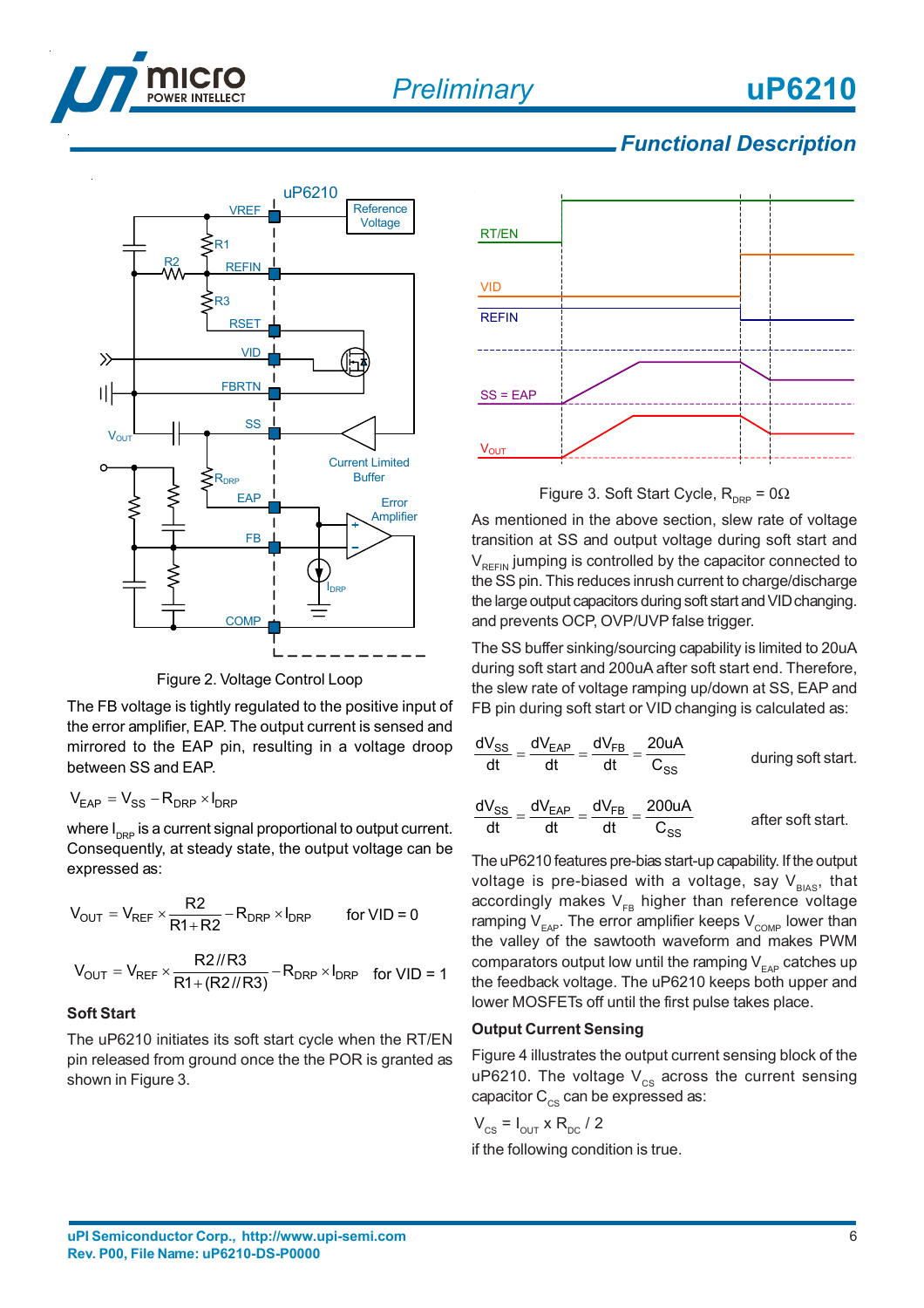

#### $2 \times L / R_{\text{DC}} = R_{\text{CSP}} \times C_{\text{CS}}$

where L is the output inductor of the buck converter,  $R_{\text{nc}}$  is the parasitic resistance of the inductor,  $R_{\text{CSP}}$  and  $C_{\text{CS}}$  are the external RC network for current sensing.

The GM amplifier will source a current  $I_{\text{CSM}}$  to the CSN pin to let its inputs virtually short circuit.

 $I_{\text{CSN}}$  x R<sub>CSN</sub> = V<sub>CS</sub>

Therefore the output current signal  $I_{\text{CSN}}$  can be expressed as:

$$
I_{CSN} = \frac{I_{OUT} \times R_{DC}}{2 \times R_{CSN}}
$$

The output current signal  $I_{CSN}$  is used as droop tuning, automatic phase reductin, and output over current protection. Please see the related section for details.





The sourcing capability of the GM amplifier is 100uA. It is recommended to scale *I AVG = 30uA* at rated output current and set the OCP current as twice the rated output current. Take a 60A converter for example. Assume  $R_{\text{nc}} = 2m\Omega$ , select the sense resistor according to

$$
R_{CSN}=\frac{60A\times 2m\Omega}{2\times 30uA}=2k\Omega
$$

#### **Over Current Protection**

The sensed current signals are monitored for over current protection. If  $I_{\text{CSM}}$  is higher than 60uA, the over current protection OCP is activated. Take the above case for example, the OCP level is calculated as:

$$
I_{OCP}=\frac{2\times60uA\times2k\Omega}{2m\Omega}=120A
$$

The OCP is of latch-off type and can be reset by toggling

# *Functional Description*

RT/EN or VCC POR.

Figure 5, and Figure 6 illustrate the OCP behaviors during soft start and after soft start end respectively.

#### **Current Balance**

The uP6210 extracts phase currents for current balance by parasitic on-resistance of the lower switches when turned on as shown in Figure 5.





The GM amplifier senses the voltage drop across the lower switch and converts it into current signal each time it turns on. The sampled and held current is expressed as:

$$
I_{CSX} = I_{LX} \times R_{DS(ON)} \times 10^{-3} + 6.6 uA
$$

where  $I_{LX}$  is the phase X current in Ampere,  $R_{DS(ON)}$  is the onresistance of low side MOSFET in  $\Omega$ , 6.6uA is a constant to compensate the offset voltage of the current sensing circuit.

The uP6210 fine tunes the duty cycle of each channel for current balance according to the sensed inductor current signals as shown in Figure 6. If the current of channel 1 is smaller than the current of channel 2, the uP6210 increases the duty cycle of the corresponding phase to increase its phase current accordingly, vice verse.



Figure 6. Current Balance Scheme of uP6210.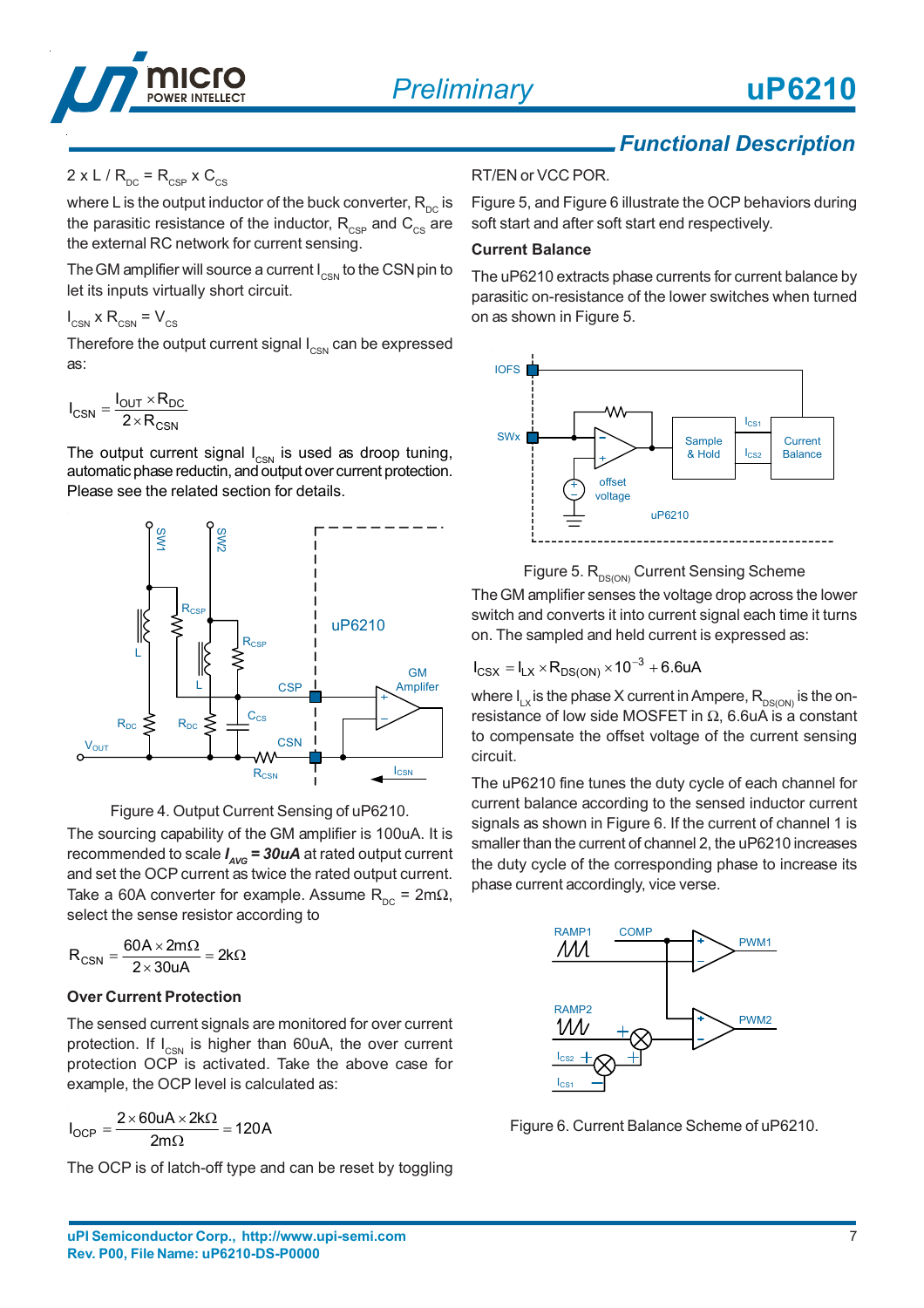

## *Functional Description*

#### **Offset Current Tuning**

The uP6210 features an IOFS pin for tuning the offset current between phase. The IOFS pin voltage is nominal 0.5V when connecting a resistor to GND and 1.5V when connecting a resistor to VREF. Connecting a resistor from IOFS pin to GND generate a current source as:

$$
I_{\text{OFS}} = 0.5 V / R_{\text{OFS}}
$$

This current is add to phase 1 current signal  $I_{CS1}$  for current balance. Consequently, phase 2 will share more percentage of output current.

Connecting a resistor from IOFS pin to VREF generates a current source as:

 $I_{\text{OES}} = (2V - 1.5V)/R_{\text{OES}}$ 

This current is add to phase 2 current signal  $I_{\text{css}}$  for current balance. Consequently, phase 1 will share more percentage of output current.

#### **Automatic Phase Reduction**

The uP6210 features automatic phase reduction that turns off phase 2 at light load condtion and reduces both switching and conduction losses. The automatic phase reduction maintains high power conversion efficiency over the output current range.

The output current is sensed and mirrored to PSI pin as:

$$
I_{PSI} = I_{CSN} = \frac{I_{OUT} \times R_{DC}}{2 \times R_{CSN}}
$$

The  $I_{PSI}$  creates a voltage  $V_{PSI}$  as:

$$
V_{PSI} = R_{PSI} \times I_{PSI} = \frac{I_{OUT} \times DCR \times R_{PSI}}{2 \times R_{CSN}}
$$

The uP6210 operates in dual phase if  $V_{PSI}$  is higher than 0.6V and in single phase if  $V_{pst}$  is lower than 0.4V. There is a 200mV hystersis at the phase change threshold. There is a 1ms delay when entering single phase operation and no time delay when entering dual phase operation. When operating single phase, both HG2 and LG2 are turned off.

Take the about case for example, with  $R_{PSI} = 80k\Omega$ , the threshold level of output current for entering single phase operation is calculated as:

$$
0.4V = \frac{I_{OUT} \times DCR \times R_{PSI}}{2 \times R_{CSN}}
$$

$$
I_{OUT} = \frac{0.4V \times 2 \times 2k\Omega}{2m\Omega \times 80k\Omega}
$$

$$
I_{OUT} = 10A
$$

The threshold level of output current for entering dual phase operation is calculated as:

$$
0.6V = \frac{I_{OUT} \times DCR \times R_{PSI}}{2 \times R_{CSN}}
$$

$$
I_{OUT} = \frac{0.6V \times 2 \times 2k\Omega}{2m\Omega \times 80k\Omega}
$$

$$
I_{OUT} = 15A
$$

Note that when operated in single phase, the rated current is reduced to *80 percents* of normal level. Continuous demanding high current may damage the converter.

Connect PSI pin to VREF to disable the automatic phase reduction function. Since the VREF has no sinking capability, make sure the external loading is higher than 100uA when connecting PSI pin to VREF. Otherwise, VREF may loss its regulation.

#### **Over Voltage and Under Voltage Protection**

The FB voltage is continuously monitored for over voltage and under voltage protection. The uP6210 asserts over voltage protection if  $V_{FB} > V_{SS} + 300$  mV and turns on the lower MOSFETs and shuts down the converter. The uP6210 asserts under voltage protection if  $V_{FB}$  <  $V_{SS}$  - 300mV and shuts down the converter. The UVP function is disabled during soft start.

Both UVP and OVP are latch-off type and can be reset only by toggling the RT/EN pin ro by VCC power on reset.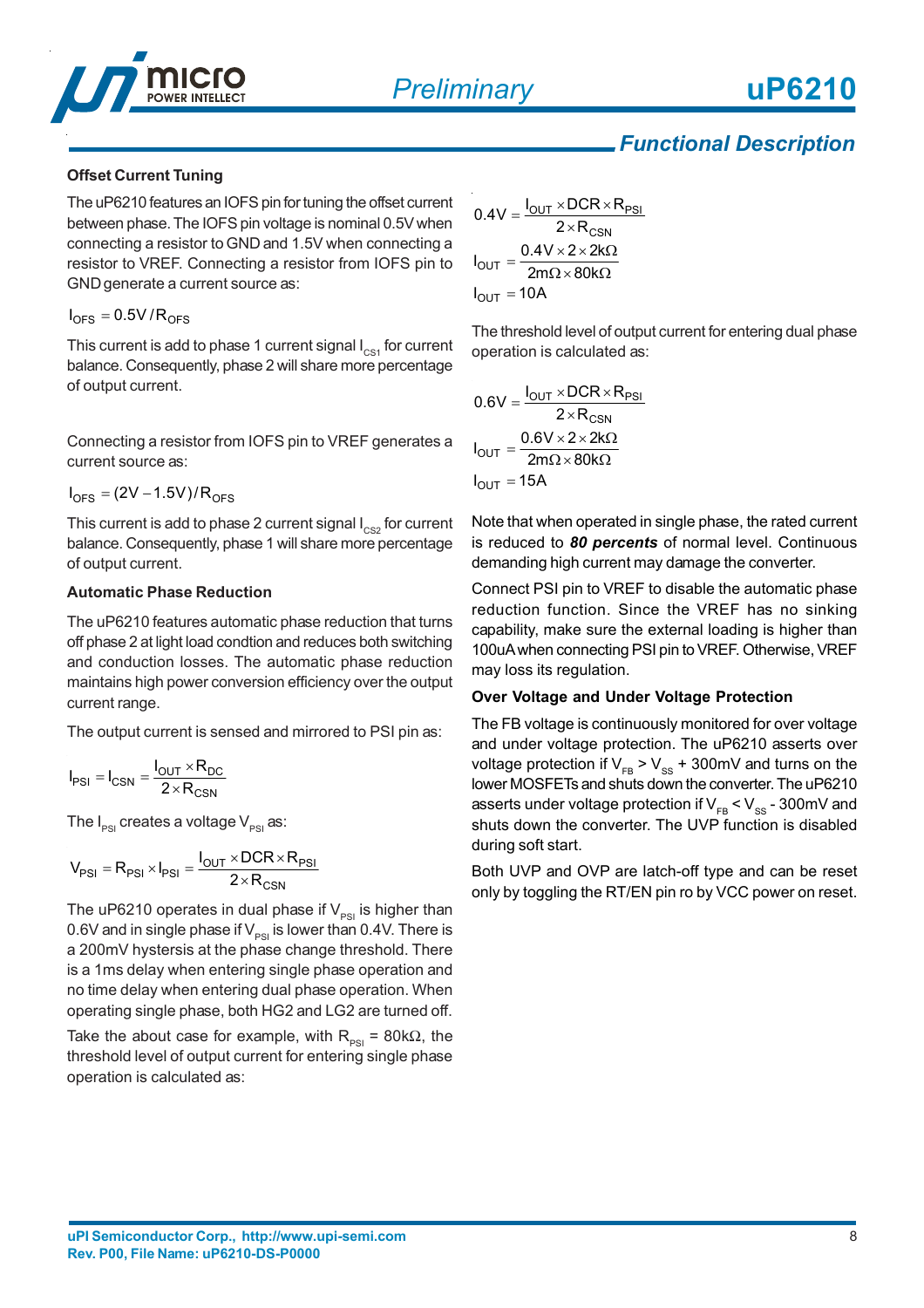

## *Absolute Maximum Rating*

| SW to GND           |  |
|---------------------|--|
|                     |  |
|                     |  |
|                     |  |
| <b>BOOT</b> to GND  |  |
|                     |  |
|                     |  |
|                     |  |
|                     |  |
|                     |  |
|                     |  |
| ESD Rating (Note 2) |  |
|                     |  |
|                     |  |

### *Thermal Information*

| Package Thermal Resistance (Note 3)         |                  |
|---------------------------------------------|------------------|
|                                             | $40^{\circ}$ CMV |
| Power Dissipation, $P_p @ T_a = 25^\circ C$ |                  |
| VOFN4x4-24L ----------------------------    | 2.5W             |

# *Recommended Operation Conditions*

| -40°C to +125°C       |
|-----------------------|
| ------ -40°C to +85°C |
| ------ 10.8V to 13.2V |

# *Electrical Characteristics*

| ( $V_{cc}$ = 12V, T <sub>a</sub> = 25 <sup>o</sup> C, unless otherwise specified) |                               |                                              |       |                          |            |              |  |
|-----------------------------------------------------------------------------------|-------------------------------|----------------------------------------------|-------|--------------------------|------------|--------------|--|
| <b>Parameter</b>                                                                  |                               | <b>Symbol Test Conditions</b>                | Min   | <b>Typ</b>               | <b>Max</b> | <b>Units</b> |  |
| <b>Supply Input</b>                                                               |                               |                                              |       |                          |            |              |  |
| <b>Supply Voltage</b>                                                             | $V_{CC12}$                    |                                              | 4.5   | $\overline{\phantom{a}}$ | 13.2       | V            |  |
| <b>Supply Current</b>                                                             | <sup>I</sup> cc               | HG and LG Open; $V_{cc}$ = 12V,<br>Switching | --    | 5                        |            | mA           |  |
| Quiescent Supply Current                                                          | $\mathsf{I}_{\mathsf{CC}}$ Q  | No Switching, $I_{\text{pcc}}$ = 0mA         |       | 4                        | --         | mA           |  |
| Regulated Supply Voltage                                                          | V <sub>PCC</sub>              | $RT/EN = 0V$ , $IPCC = 0mA$                  | 8     | 9                        | 10         | V            |  |
| <b>POR Threshold</b>                                                              | $V_{CCRTH}$                   |                                              | 8     | 9                        | 10         | $\vee$       |  |
| <b>POR Hysteresis</b>                                                             | $V_{CCHYS}$                   |                                              | --    | 1.0                      | --         | V            |  |
| <b>Chip Enable/Frequency Setting</b>                                              |                               |                                              |       |                          |            |              |  |
| <b>RT/EN Sourcing Current</b>                                                     | RT/EN                         | $RT/EN = GND$ .                              | 100   | 150                      | 200        | uA           |  |
| <b>RT/EN Voltage</b>                                                              | V <sub>RT/EN</sub>            | $R_{\text{RT/EN}} = 33k\Omega$               |       | 1                        | --         | V            |  |
| <b>Switching Frequency Setting Range</b>                                          |                               |                                              | 50    | --                       | 1000       | kHz          |  |
| Free Run Switching Frequency                                                      | $f_{\rm osc}$                 | $R_{\text{RT/EN}} = 33k\Omega$               | 270   | 300                      | 330        | kHz          |  |
| <b>Switching Frequency Accuracy</b>                                               | $\Delta \mathsf{f}_{\rm osc}$ | $f_{\rm osc}$ = 200kHz ~ 500kHz              | $-15$ | --                       | 15         | $\%$         |  |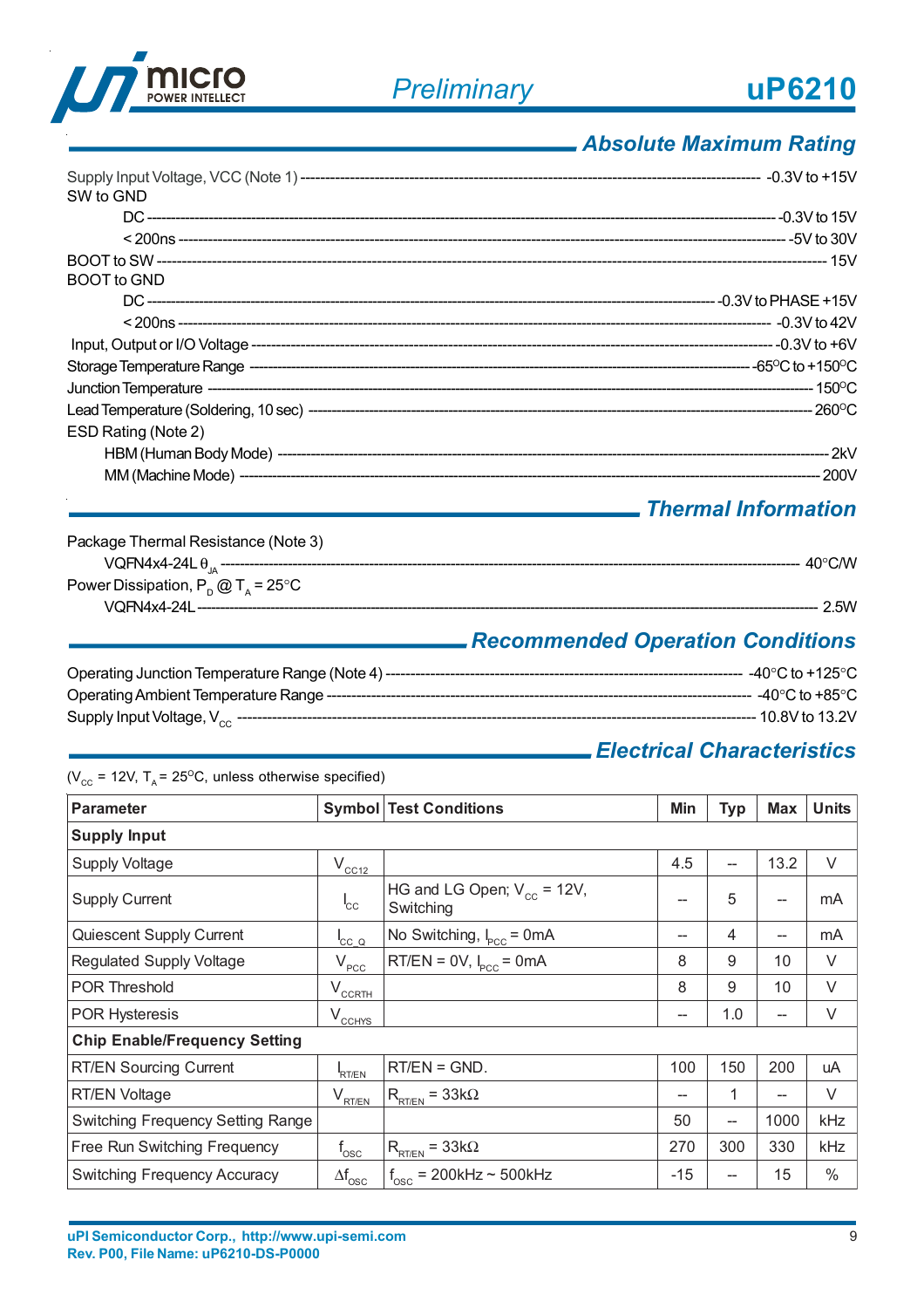

# *Electrical Characteristics*

| <b>Parameter</b>                                       |                            | <b>Symbol Test Conditions</b>                                                                                                                                                        | Min                      | <b>Typ</b>               | <b>Max</b> | <b>Units</b> |
|--------------------------------------------------------|----------------------------|--------------------------------------------------------------------------------------------------------------------------------------------------------------------------------------|--------------------------|--------------------------|------------|--------------|
| <b>Soft Start</b>                                      |                            |                                                                                                                                                                                      |                          |                          |            |              |
| Soft Start Current                                     | $I_{SS}$                   | During soft start.                                                                                                                                                                   | --                       | 20                       | --         |              |
| <b>Supply Current</b>                                  | $I_{\rm cc}$               | After soft start end.                                                                                                                                                                | --                       | 200                      | --         | uA           |
| Oscillator                                             |                            |                                                                                                                                                                                      |                          |                          |            |              |
| Maximum Duty Cycle                                     |                            |                                                                                                                                                                                      | $\overline{\phantom{a}}$ | 85                       | --         | $\%$         |
| Maximum Duty Cycle                                     |                            |                                                                                                                                                                                      | --                       | $\mathbf{0}$             | --         | $\%$         |
| Ramp Amplitude                                         | $\Delta\rm{V}_{\rm{osc}}$  | $V_{\rm cc}$ = 12V.                                                                                                                                                                  | --                       | 3.5                      | --         | V            |
| <b>Power Saving Mode</b>                               |                            |                                                                                                                                                                                      |                          |                          |            |              |
| Threshold Voltage for Entering Dual<br>Phase           | $V_{PSI}$                  | $V_{PSI}$ rising.                                                                                                                                                                    | 0.55                     | 0.6                      | 0.65       | V            |
| <b>Hysteresis Voltage for Entering</b><br>Single Phase | $\Delta V_{PSI}$           | $V_{PSI}$ falling.                                                                                                                                                                   | --                       | 200                      | --         | mV           |
| <b>Reference Voltage</b>                               |                            |                                                                                                                                                                                      |                          |                          |            |              |
| Reference Voltage Accuracy                             | $V_{REF}$                  | $I_{REF}$ = 100uA                                                                                                                                                                    | 1.98                     | 2.00                     | 2.02       | $\vee$       |
| Reference Voltage Load Regulation                      | $\Delta V_{REF}$           | $I_{REF} = 0 \sim 2mA$                                                                                                                                                               | -5                       |                          | 5          | mV           |
| <b>Output Voltage Accuracy</b>                         | $\mathsf{V}_{\mathsf{FB}}$ | $\begin{array}{c}  V_{\text{REFIN}} \cdot V_{\text{FB}} , V_{\text{CC}} = 12V, \text{ No Load}, \\ \text{R}_{\text{DRP}} = 0 \Omega, V_{\text{REFIN}} = 0.8V \sim 1.6V. \end{array}$ | --                       |                          | 5          | mV           |
| <b>Error Amplifier</b>                                 |                            |                                                                                                                                                                                      |                          |                          |            |              |
| Open Loop DC Gain                                      | AO                         | Guaranteed by design.                                                                                                                                                                | 70                       | 80                       | --         | dB           |
| Gain-Bandwidth Product                                 | <b>GBW</b>                 | $C_{\text{LOAD}}$ = 5pF, Guaranteed by design.                                                                                                                                       | 20                       | $\overline{\phantom{a}}$ | --         | <b>MHz</b>   |
| <b>Slew Rate</b>                                       | <b>SR</b>                  | Guaranteed by design.                                                                                                                                                                | 15                       | 20                       | --         | V/us         |
| Maximum Current (Sink & Source)                        | $I_{\text{COMP}}$          | $V_{\text{COMP}} = 1.6V$                                                                                                                                                             | 1.5                      | 2.0                      | --         | mA           |
| <b>Total Current Sense</b>                             |                            |                                                                                                                                                                                      |                          |                          |            |              |
| Maximum Sourcing Current                               | CSN_MAX                    |                                                                                                                                                                                      | 100                      | $\overline{\phantom{0}}$ | --         | uA           |
| <b>GM Amplifier Offset</b>                             |                            |                                                                                                                                                                                      | $-1$                     | 0                        | 1          | mV           |
| Over Current Protection Threshold<br>Level             | $I_{\text{CSN\_OCP}}$      |                                                                                                                                                                                      | --                       | 60                       | --         | uA           |
| Droop Accuracy                                         |                            | $I_{DRP}/I_{CSN}$                                                                                                                                                                    | 90                       | 100                      | 110        | $\%$         |
| PSI Accuracy                                           |                            | $I_{PS}/I_{CSN}$                                                                                                                                                                     | 90                       | 100                      | 110        | $\%$         |
| <b>Phase Current Sense</b>                             |                            |                                                                                                                                                                                      |                          |                          |            |              |
| Trans-conductance                                      |                            |                                                                                                                                                                                      | --                       | 1.0                      | --         | mS           |
| <b>IOFS Voltage</b>                                    | $V_{\text{OFS}}$           | 100 $k\Omega$ from IOFS to VREF                                                                                                                                                      | --                       | 1.5                      | --         | V            |
|                                                        |                            | 100kΩ from IOFS to GND                                                                                                                                                               | --                       | 0.5                      | --         |              |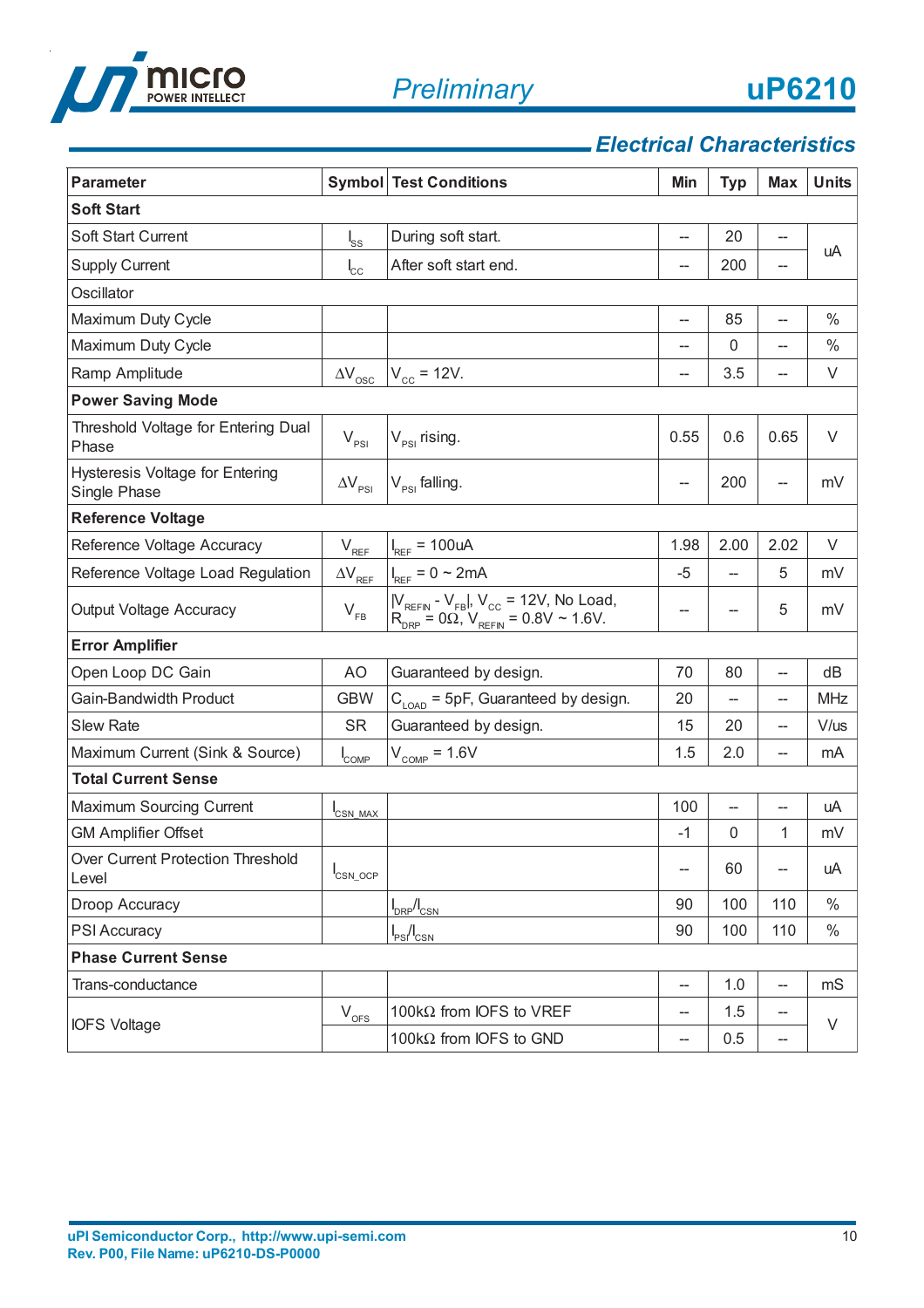

## *Electrical Characteristics*

| <b>Parameter</b>                |                        | <b>Symbol Test Conditions</b>                  | Min | <b>Typ</b>     | <b>Max</b>               | <b>Units</b> |
|---------------------------------|------------------------|------------------------------------------------|-----|----------------|--------------------------|--------------|
| <b>VID Control Input</b>        |                        |                                                |     |                |                          |              |
| Logic High Threshold Level      | $V_{\mathbb{L}}$       |                                                | 1.2 |                | --                       | $\vee$       |
| Logic Low Threshold Level       | $V_{\mathbb{L}}$       |                                                |     | --             | 0.4                      | V            |
| On Resistrance of RSET MOSFET   | $R_{R\underline{SET}}$ | $VID = High$                                   |     | 20             | --                       | $\Omega$     |
| Leakage of RSET Pin             | RSET                   | $V_{\text{RESET}} = 2V$ , $VID = 0V$           |     | --             | 0.1                      | uA           |
| <b>Gate Driver</b>              |                        |                                                |     |                |                          |              |
| <b>Upper Gate Sourcing</b>      | $R_{HG\_SRC}$          | = 100mA sourcing<br>$\mathsf{I}_{\mathsf{HG}}$ | --  | $\overline{2}$ | $\overline{4}$           | $\Omega$     |
| <b>Upper Gate Sinking</b>       | $R_{\text{HG\_SNK}}$   | = 100mA sinking                                | --  | 1.5            | 3                        | Ω            |
| Lower Gate Source               | $R_{LG\_SRC}$          | = 100mA sourcing<br>$\frac{1}{2}$              |     | $\overline{2}$ | $\overline{4}$           | Ω            |
| Lower Gate Sink                 | $R_{LG\_SNK}$          | = 100mA singking<br>$\frac{1}{2}$              | --  | 1              | 2                        | $\Omega$     |
| Dead Time                       | $T_{DT}$               |                                                | --  | 30             | --                       | ns           |
| <b>Protection</b>               |                        |                                                |     |                |                          |              |
| Over Voltage Protection         |                        | $V_{FB} - V_{SS}$                              | --  | 300            | $\overline{\phantom{a}}$ | mV           |
| <b>Under Voltage Protection</b> |                        | $V_{FB} - V_{SS}$                              | --  | $-300$         | $\overline{\phantom{a}}$ | mV           |
| Over Temperature Protection     |                        |                                                | --  | 150            | $\overline{\phantom{a}}$ | $\rm ^{O}C$  |
| Over Temperature Hysteresis     |                        |                                                | --  | 20             | --                       | $\rm ^{O}C$  |

**Note 1.** Stresses listed as the above "Absolute Maximum Ratings" may cause permanent damage to the device. These are for stress ratings. Functional operation of the device at these or any other conditions beyond those indicated in the operational sections of the specifications is not implied. Exposure to absolute maximum rating conditions for extended periods may remain possibility to affect device reliability.

- **Note 2.** Devices are ESD sensitive. Handling precaution recommended.
- **Note 3.**  $\theta_{\text{IA}}$  is measured in the natural convection at T<sub>A</sub> = 25°C on a low effective thermal conductivity test board of JEDEC 51-3 thermal measurement standard.
- **Note 4.** The device is not guaranteed to function outside its operating conditions.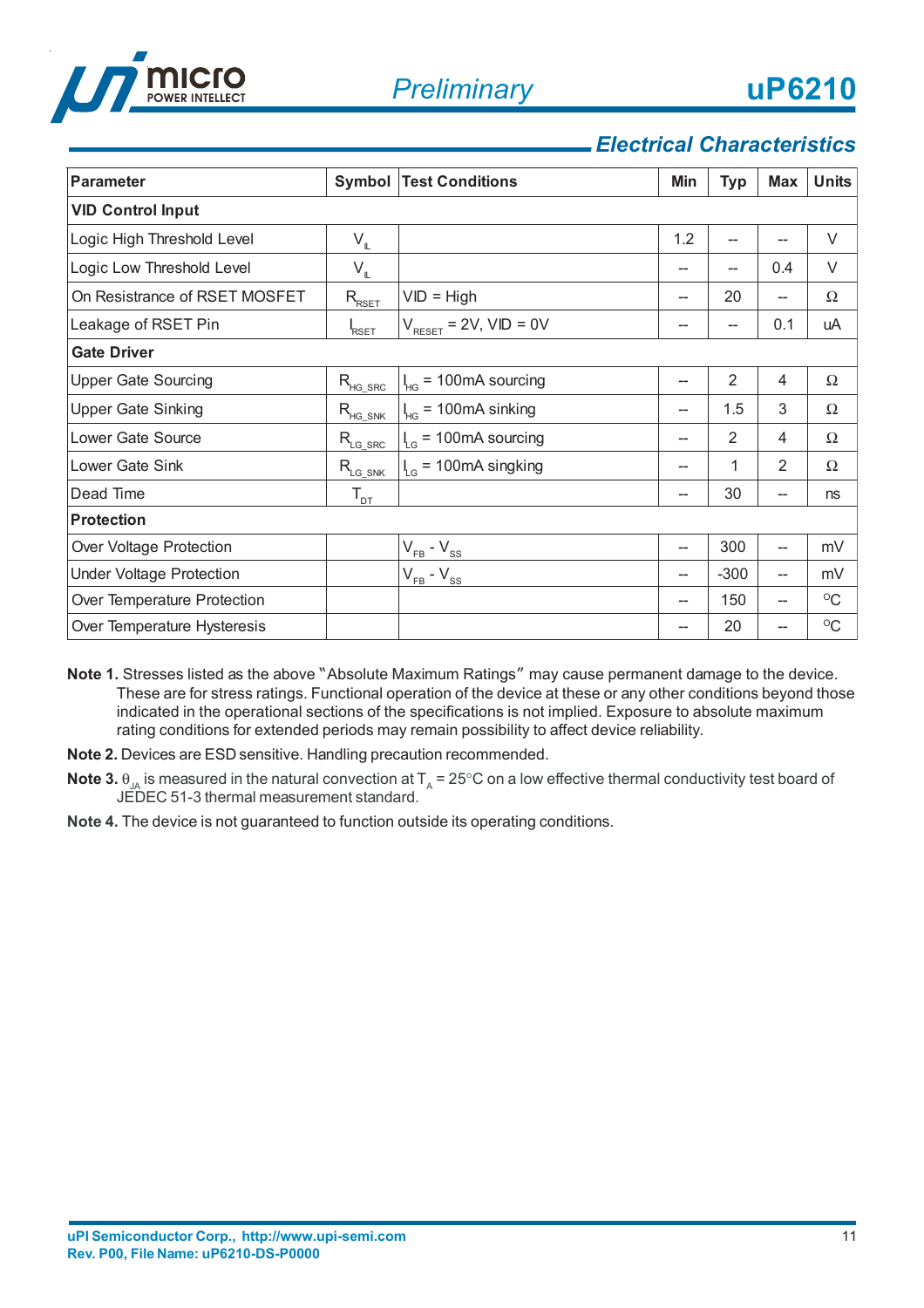



and material method in the color of the color of the color Time (40ns/Div)  $V_{IN}$  = 12V,  $I_{OUT}$  = 40A, 20MHz Bandwidth Limited

# *Typical Operation Characteristics*





Time (100us/Div)  $V_{\text{IN}} = 12V, I_{\text{OUT}} = 40A$ 



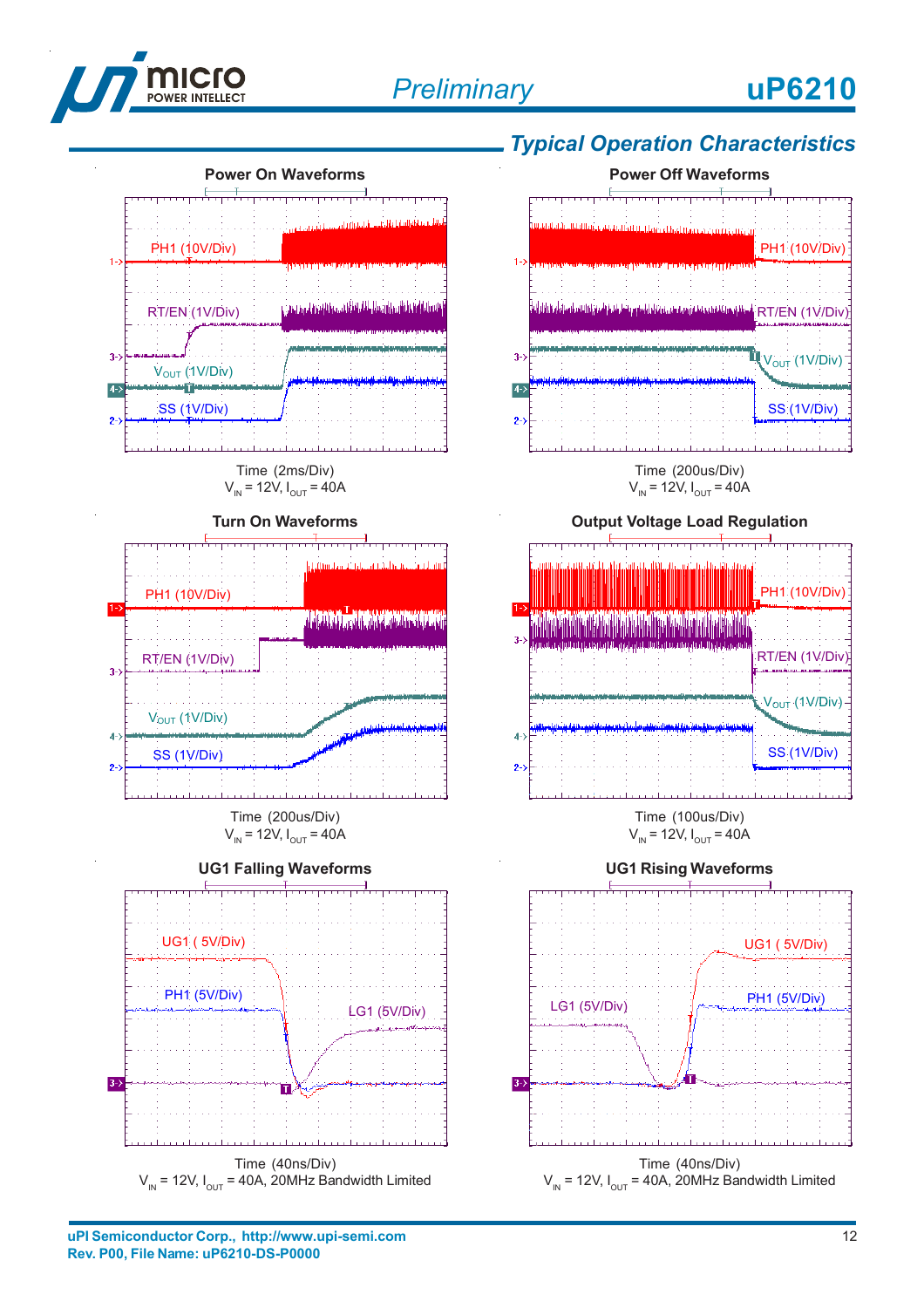



# *Typical Operation Characteristics*



Time (20us/Div)





Input Voltage (V)

-0.3

Loading Current (mA)

0 5 10 15 20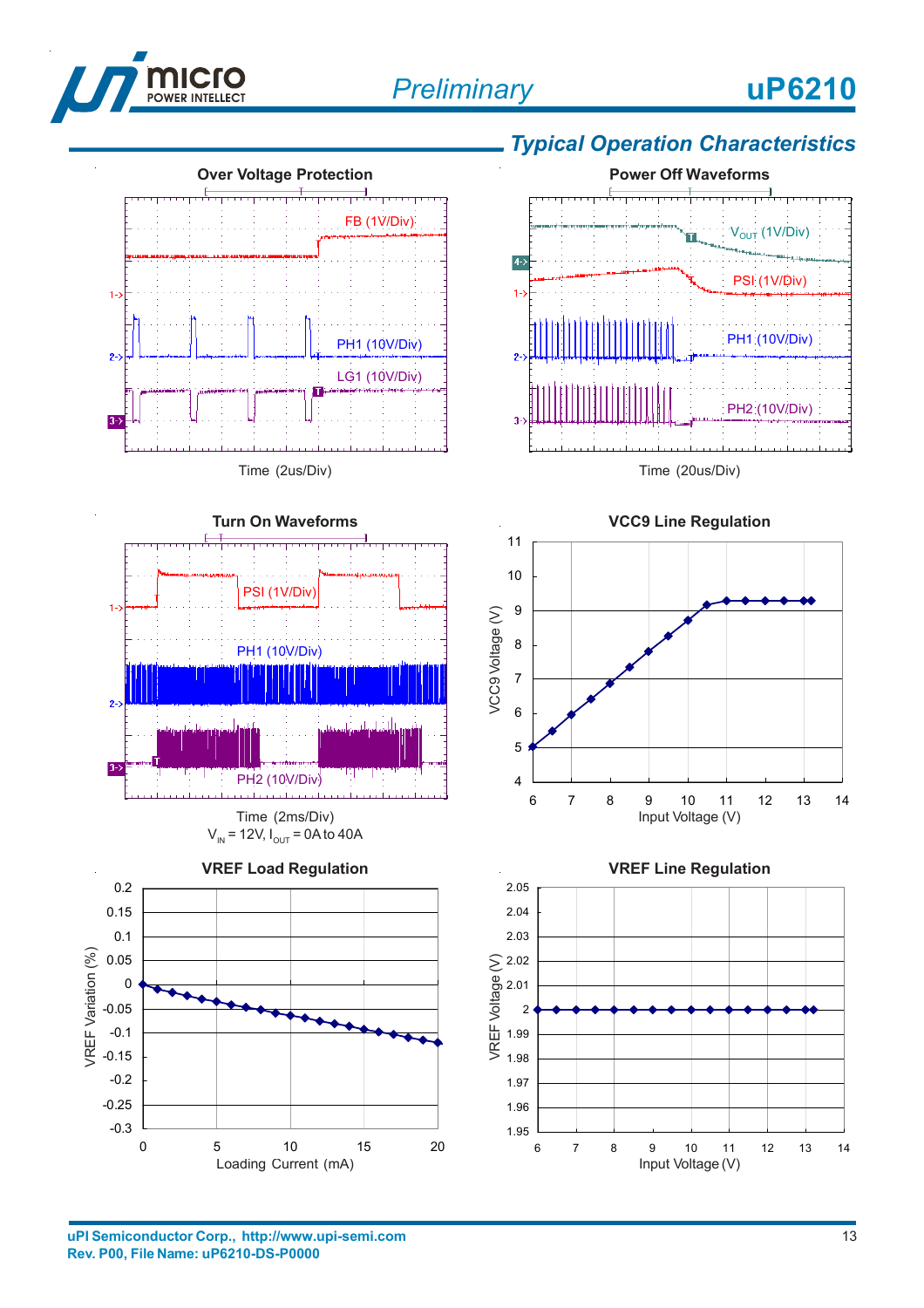







### *Typical Operation Characteristics*



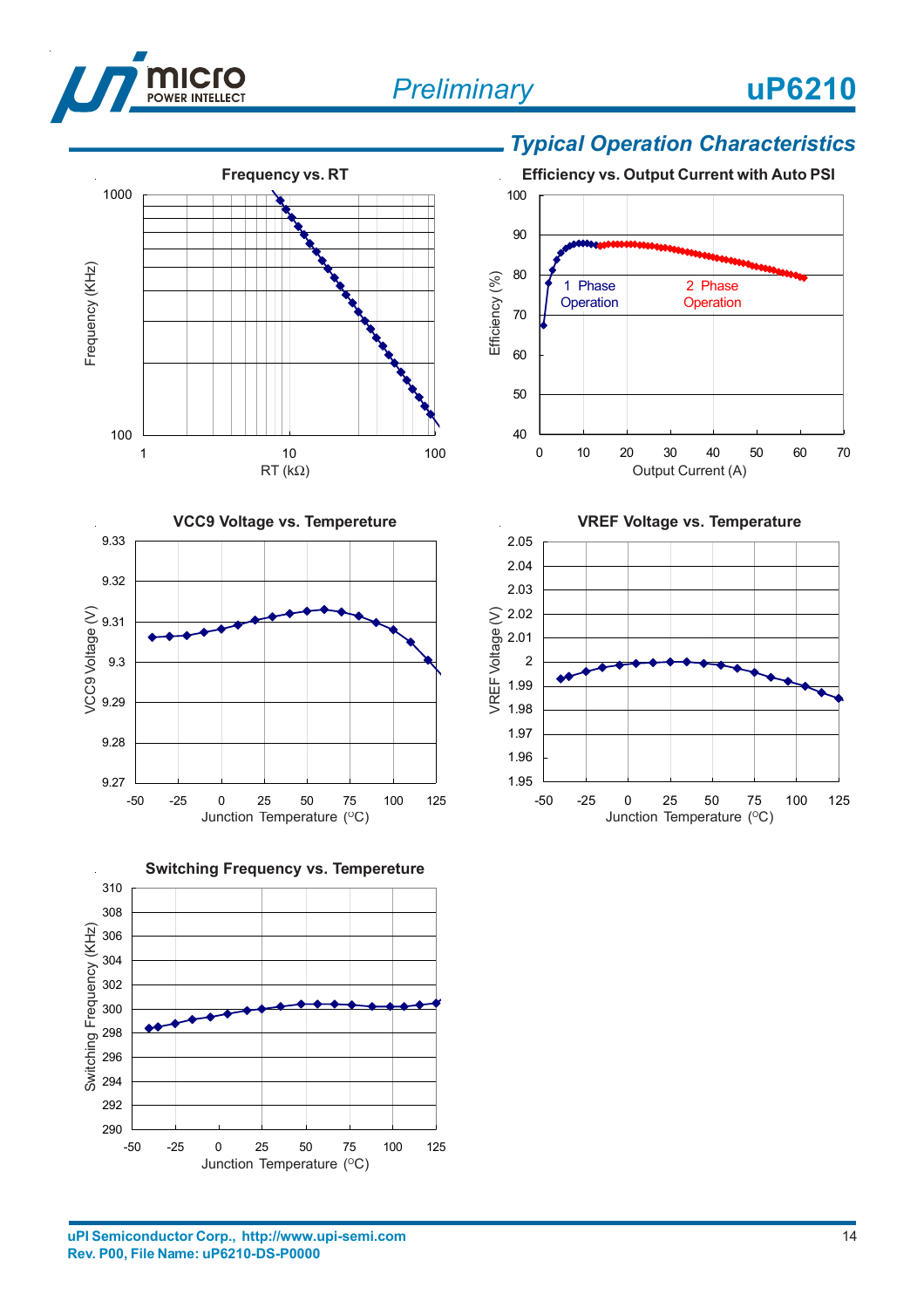*Preliminary*



### *Application Information*

#### **FBRTN Configuration**

Since the reference voltage  $V_{REF}$  is measured with respective to FBRTN, connect circuits related to VREF, REFIN, and SS pin to FBRTN locally with short traces as shown in the *Typical Application Circuit*.

#### **Total Current Sensing**

In the real application, PCB trances are not ideal and have certain parasitic resistances  $R_{PCB1}$  and  $R_{PCB2}$  as shown in Figure 1. When these parasistic resistances are not identical, the voltages at inductor terminals are not the same, contributing meausrement error on total current sensing. Two 1 $\Omega$  resistors, connecting directly to inductor terminals are recommended to elimiate the effects of parasitic resistance.

A 0.1uF capacitor  $C_{\text{RVP}}$  is also recommended to bypassing noise when the uP6210 is far away from the output inductors. Place the  $C_{BYP}$  physically near the IC.



Figure 1. Parasitic Resistance of PCB